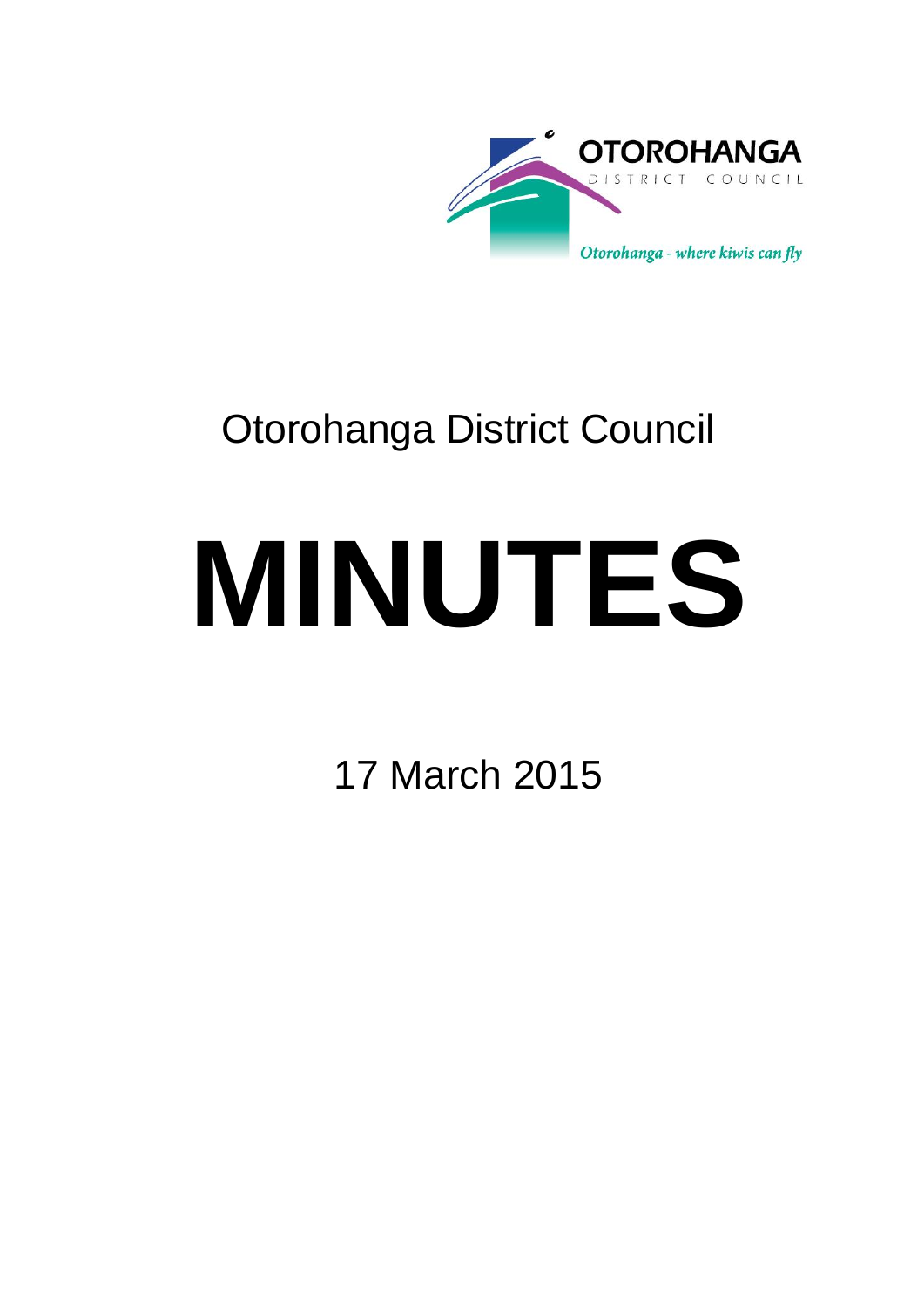### **OTOROHANGA DISTRICT COUNCIL**

17 March 2015

Minutes of an ordinary meeting of the Otorohanga District Council held in the Council Chambers, Maniapoto St, Otorohanga on Tuesday 17 march 2015 commencing at 10.05am.

## **MINUTES**

Minutes are unconfirmed and subject to amendment at the next meeting of Council.

#### **ORDER OF BUSINESS:**

| <b>ITEM</b>            | <b>PRECIS</b>                                                                   | <b>PAGE</b> |
|------------------------|---------------------------------------------------------------------------------|-------------|
| <b>PRESENT</b>         |                                                                                 | 1           |
| IN ATTENDANCE          |                                                                                 | 1           |
| <b>APOLOGIES</b>       |                                                                                 | 1           |
| <b>OPENING PRAYER</b>  |                                                                                 | 1           |
|                        | <b>ITEMS TO BE CONSIDERED IN GENERAL BUSINESS</b>                               | 1           |
|                        | CONFIRMATION OF MINUTES - 18 FEBRUARY 2015                                      | 1           |
| <b>REPORTS</b>         |                                                                                 | 1           |
| Item 180               | VARIATION TO CONTRACT 1005 KAWHIA, AOTEA & OPARAU MOWING                        | 1           |
| Item 181               | RURAL WATER SUPPLY COMMITTEE MINUTES - FEBRUARY 2015                            | 1           |
| Item 182               | OTOROHANGA DISTRICT DEVELOPMENT BOARD REPORT FOR AUGUST<br>2014 - FEBRUARY 2015 | 2           |
| Item 183               | DRAFT REVENUE AND FINANCING POLICY                                              | 3           |
| Item 184               | <b>BEATTIE HOME BUILDING CONSENT FEES</b>                                       | 4           |
| Item 186               | WAIKATO REGIONAL COUNCIL LONG TERM PLAN PRESENTATION                            | 5           |
| Item 187               | <b>HAMILTON &amp; WAIKATO TOURISM HALF YEARLY REPORT</b>                        | 5           |
| Item 185               | APPLICATION FOR TEMPORARY ROAD CLOSURE - TARGA BAMBINA<br>2015                  | 7           |
| Item 188               | ODC MATTERS REFERRED FROM 18 FEBRUARY 2015                                      | 8           |
| <b>GENERAL</b>         |                                                                                 | 8           |
| <b>MEETING CLOSURE</b> |                                                                                 |             |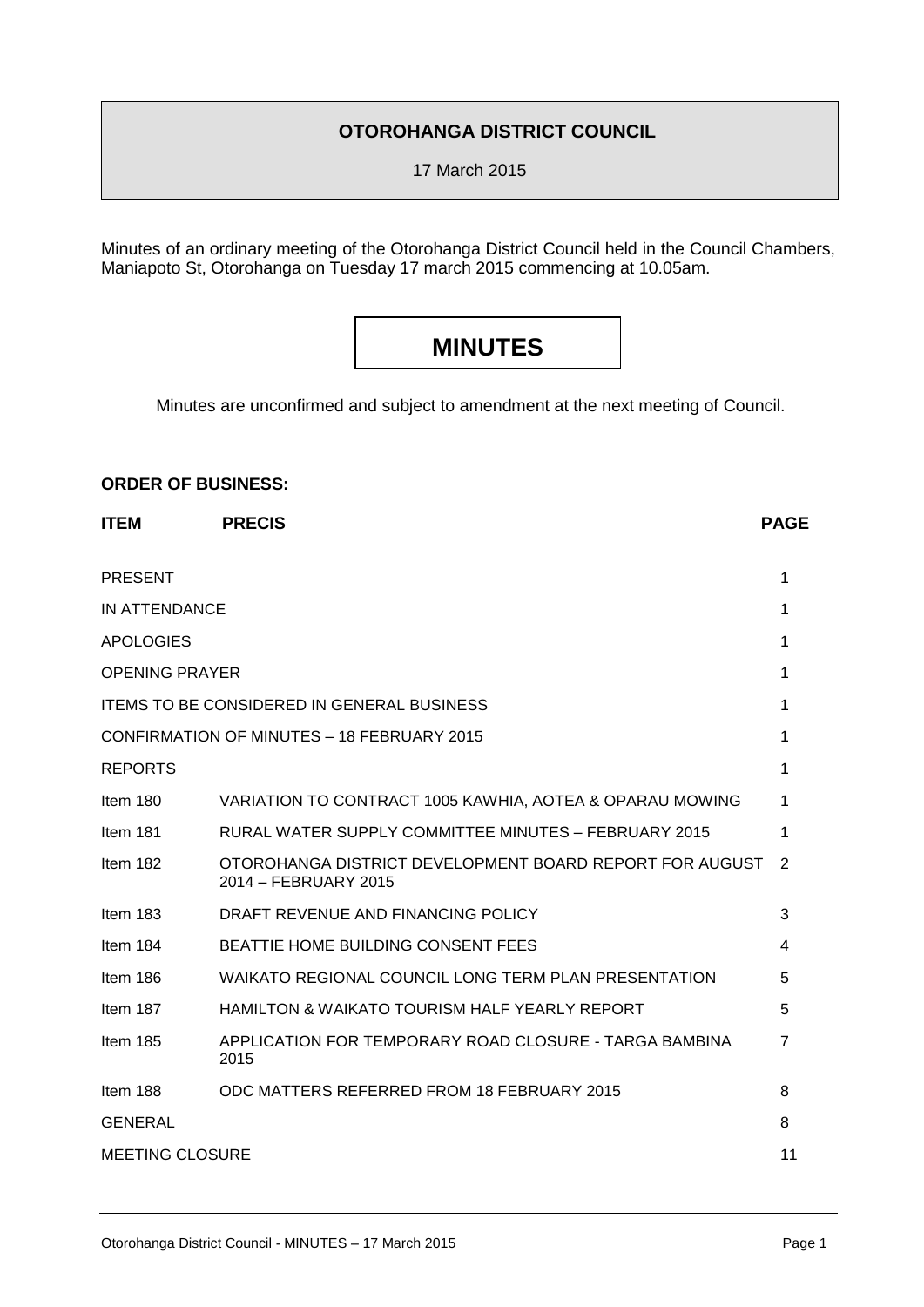#### **PRESENT**

Mr MM Baxter (Mayor), Crs, RA Klos, RM Johnson, KC Phillips, DM Pilkington (Deputy Mayor), RJ Prescott, PD Tindle and AJ Williams.

#### **IN ATTENDANCE**

Messrs DC Clibbery (Chief Executive & Engineering Manager), GD Bunn (Finance & Administration Manager) (attended 10.07am) and CA Tutty (Governance Supervisor).

#### **OPENING PRAYER**

Cr Phillips read the Opening Prayer.

#### **CONFIRMATION OF MINUTES – 18 FEBRUARY & 2 MARCH 2015**

**Resolved** that the minutes of the meetings of the Otorohanga District Council held on 18 February and 2 March 2015, as previously circulated, be approved as a true and correct record of those meetings.

#### **Cr Phillips / Cr Tindle**

#### **MATTERS ARISING**

Cr Williams highlighted two spelling errors in the minutes of 18 February 2015, these being, page 4, Item 172, Request to Waive Infringement Fee, first paragraph, fifth line, 'His Worship' is spelt incorrectly, and page 5 Item 177, third paragraph, first sentence, 'collaboration' is spelt incorrectly.

With reference to the minutes dated 2 March 2015, it was agreed that Cr A Williams be recorded as an apology for that meeting.

#### **REPORTS**

#### **Item 180 VARIATION TO CONTRACT 1005 KAWHIA, AOTEA & OPARAU MOWING**

#### **Discussion**

The Engineering Manager referred Members to the Community Facilities Officers report and informed them that she is currently away on sick leave. Cr Pilkington said she required more clarity on the matter as in her opinion the cost is high for the area concerned and furthermore she queried how many times a year it was intended to mow this area and what was the benefit of mowing. The Engineering Manager felt that there were too many questions to be answered therefore suggested that the matter be deferred.

#### **Resolved**

That the Community Facilities Officer's report be received and referred to the next meeting of Council on 21 April 2015, with additional information

#### **Cr Phillips / Cr Prescott**

#### **Item 181 RURAL WATER SUPPLY COMMITTEE MINUTES – FEBRUARY 2015**

#### **Discussion**

The Engineering Manager referred Members to minutes of meetings of the Arohena, Ranginui, Tihiroa and Waipa Rural Water Supply Committees held in early February 2015.

#### **WAIPA RURAL WATER SUPPLY COMMITTEE**

The Engineering Manager replied to Cr Prescott that the Committee Members were concerned that their share of water is being limited whereas Community residents are able to take whatever they desire at no additional cost. He advised that the Waikato Regional Council (WRC) is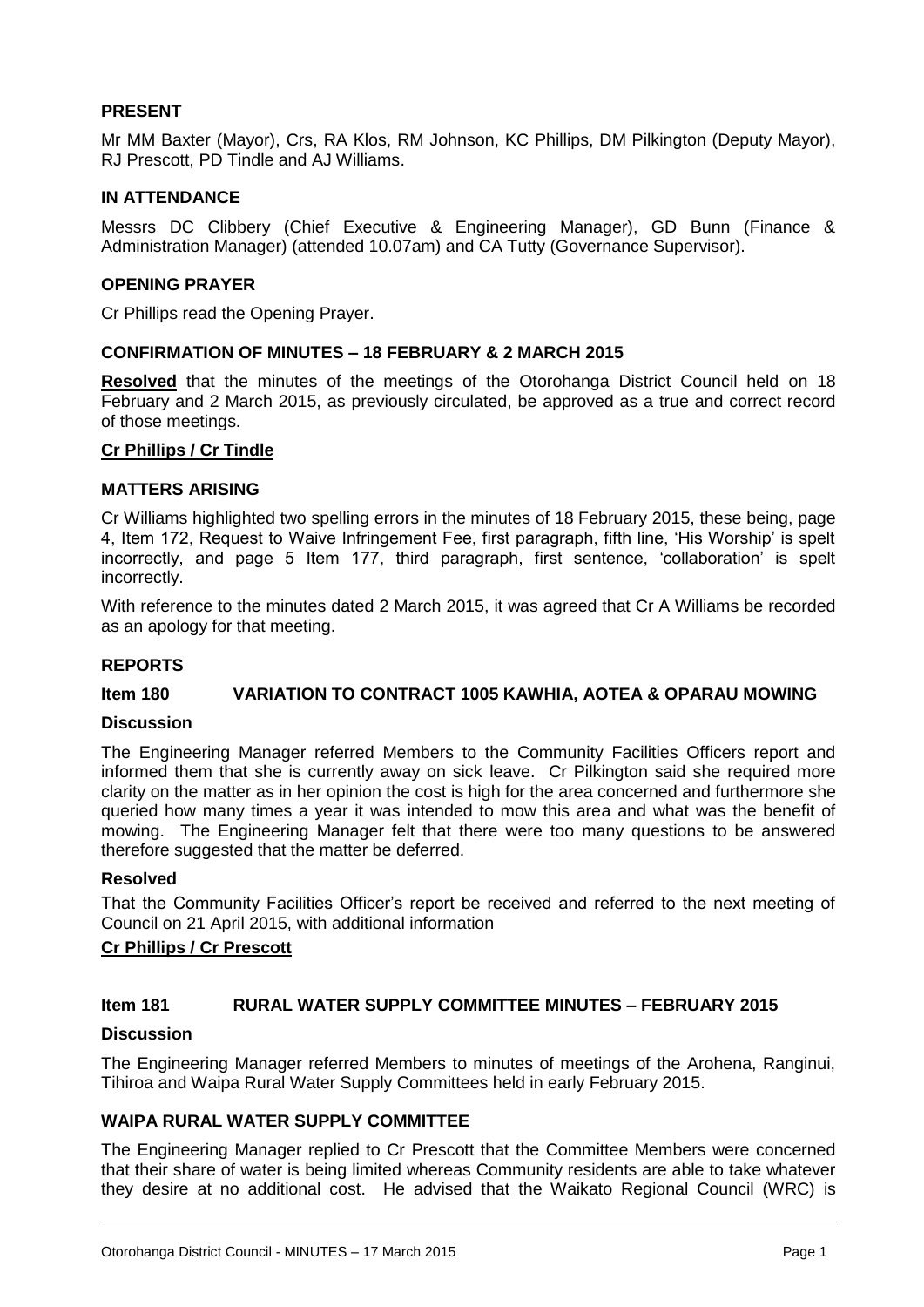increasingly expecting Council's to demonstrate they can use water more efficiently rather than requesting an increase of its water take.

Cr Pilkington reported that there is a lack of understanding by members of the public in respect to Resource Consents for water take through the WRC. His Worship agreed and said that the general public are unaware that the Rural Water Supply areas are already metered.

#### **RANGINUI RURAL WATER SUPPLY SCHEME**

In regard to the suggested winding up of the Scheme, the Finance & Administration Manager informed Members that there is a procedure to follow set out under the Local Government Act. He advised that this proposal has been brought up a number of times particularly when the Committee is considering an increase in the water usage charge. The Finance & Administration Manager further advised that those attending the meeting were in favour of closing the Scheme down and that they all had alternative water sources. Cr Klos suggested that such a decision needs to be put before the headquarters of the large organisations such as Land Corp and the Maori Trust. The Finance & Administration Manager advised that currently there are only seven users on the Scheme and that each property pays a fairly high fixed charge.

Cr Pilkington referred to the meeting of the Tihiroa Rural Water Supply Committee and requested that she be informed when these meetings are to be held. It was agreed that all members be circulated with meeting details of all the Rural Water Supply Committees when these are set.

#### **Resolved**

That the minutes of the meetings of the Arohena and Ranginui Rural Water Supply Committees held in early February 2015 be received and the recommendations contained therein be adopted.

#### **Cr Klos / Cr Pilkington**

That the minutes of the meetings of the Tihiroa and Waipa Rural Water Supply Committees held in early February 2015 be received and the recommendations contained therein be adopted.

#### **Mayor / Cr Pilkington**

#### **Item 182 OTOROHANGA DISTRICT DEVELOPMENT BOARD REPORT FOR AUGUST 2014 – FEBRUARY 2015**

#### **Discussion**

Cr Pilkington, Chair of the Otorohanga District Development Board (ODDB), highlighted contents of her report for the period of August 2014 to February 2015.

#### **OTOROHANGA I-SITE**

Cr Pilkington referred to the reduction in the wage cost of the Otorohang i-Site facility and undertook to check on the number of employees and how this reduction came about.

Cr Phillips queried whether there is a plan to provide better signage for the Otorohanga i-Site. Cr Johnson reported that he is of the opinion this is already well sign posted.

#### **YOUTH INITIATIVES**

His Worship reported that the Youth Initiatives have been running for nine years and that research is now being undertaken in order to establish a best practice model for the future and one that is best for this area. Members were informed that future funding providers need to know the identified key results of such initiatives. Cr Pilkington reported that the ongoing funding of the programmes continues to be an issue for the Board. She said new funding opportunities are being pursued. Cr Pilkington referred to the establishment of a sub-committee where the principal of the Otorohanga College has had considerable input. His Worship said the creation of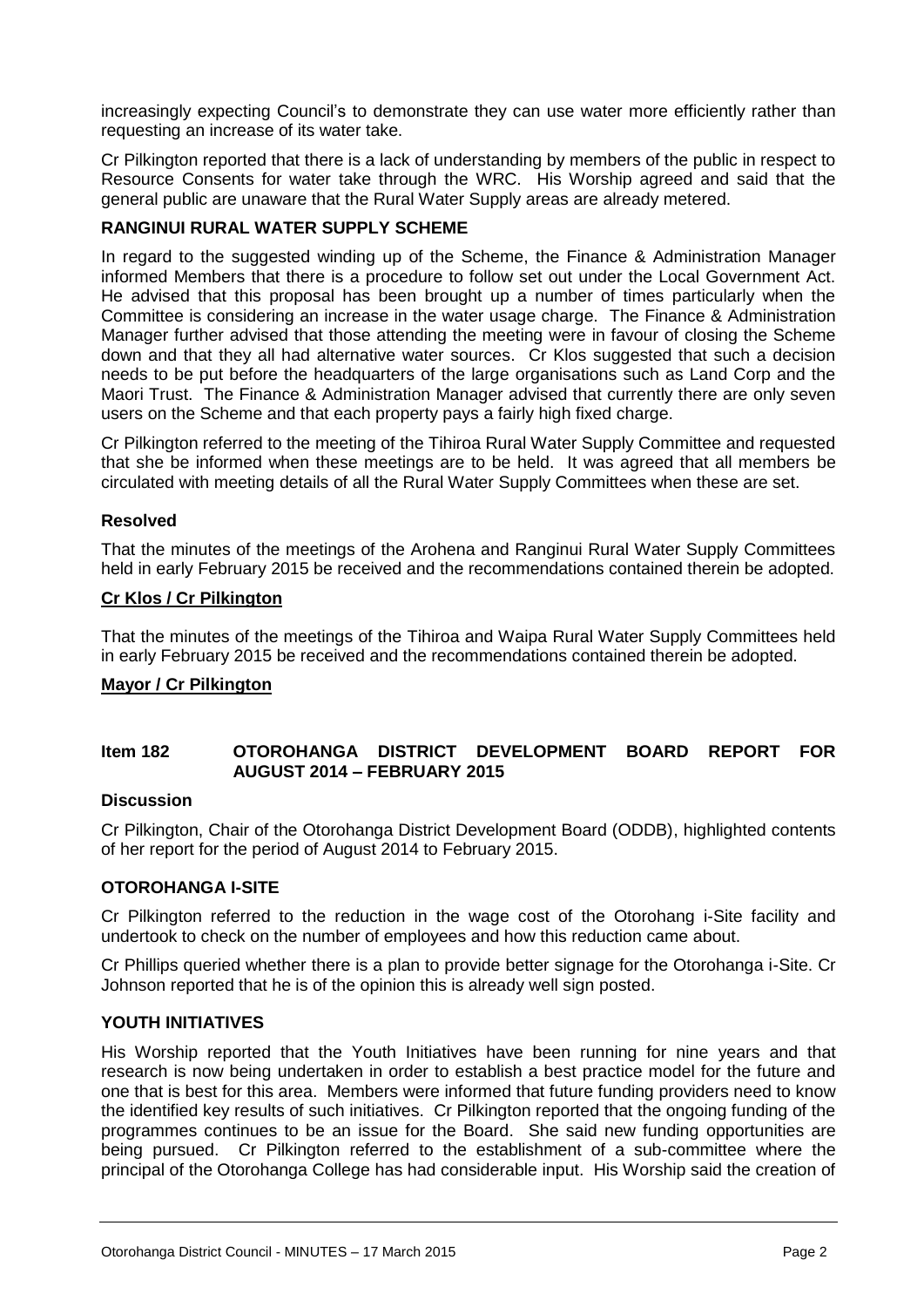a committee of interested parties is required so that there is a clear understanding of what Council is attempting to achieve.

Cr Klos said that expert advice regarding partnerships between schools and businesses was important. Cr Pilkington agreed that early intervention is essential and that this will form part of the research being undertaken. His Worship suggested that the engagement of families is also necessary. Cr Pilkington reported that it is proposed to have relevant information available by the end of April 2015.

#### **OTOROHANGA WALKWAY**

Cr Pilkington reported that the cleaning of the modules in the Ed Hillary walkway is being undertaken by members of the Project Kiwiana Committee however, the ODDB is looking at improvements being undertaken to the pavement cleaning.

Cr Klos referred to the Otorohanga i-Site facility and asked whether information is collected as to where people have come from and why they are in the area. His Worship replied that monthly reports are forwarded to the ODDB.

#### **ECONOMIC STRATEGY**

Cr Klos expressed the opinion that economic strategy development should form part of Council's activities for the benefit of the long term development of the District. His Worship reported that the Deputy Mayor and himself have discussed this matter with a possible review of the model currently being used involving the ODDB. The Chief Executive queried, at what level Council wishes to be involved in such a strategy as to date this is not a financial matter ready to be discussed at an Estimates meeting. He suggested that collectively Councillors could put forward ideas in a workshop situation creating an over-arching strategy.

#### **ULTRA FAST BROADBAND**

Cr Phillips queried how fast is 'ultra fast' broadband, ie megabytes. The Finance & Administration Manager replied this is usually dictated by the equipment being used. Cr Phillips also queried whether this is offered at the hub or at the individual business. The Chief Executive advised that there is a considerable number of variables. Members suggested that Cr Phillips have discussions with Mr Andrew Giltrap on this matter.

#### **Resolved**

**That** 

1. A workshop be conducted to explore the proper role of Council in directing economic development of the District.

#### **Cr Pilkington / Cr Klos**

2. The Otorohanga District Development Board report for the period August 2014 to February 2015 be received.

#### **Cr Phillips / Cr Prescott**

#### **Item 183 DRAFT REVENUE AND FINANCING POLICY**

#### **Discussion**

The Finance & Administration Manager reported that Council considered the Revenue & Financing Policy at a Funding Review workshop in October 2014. He said the Policy now requires adoption by Council before it can be included in the Long Term Plan (LTP) 2015/25. He further advised that the Policy is also subject to consultation under the Local Government Act S82, this will be for a two week period in March 2015. The Finance & Administration Manager further advised that at Council's April meeting it will be necessary for Council to adopt all the Policies and consider any submissions received.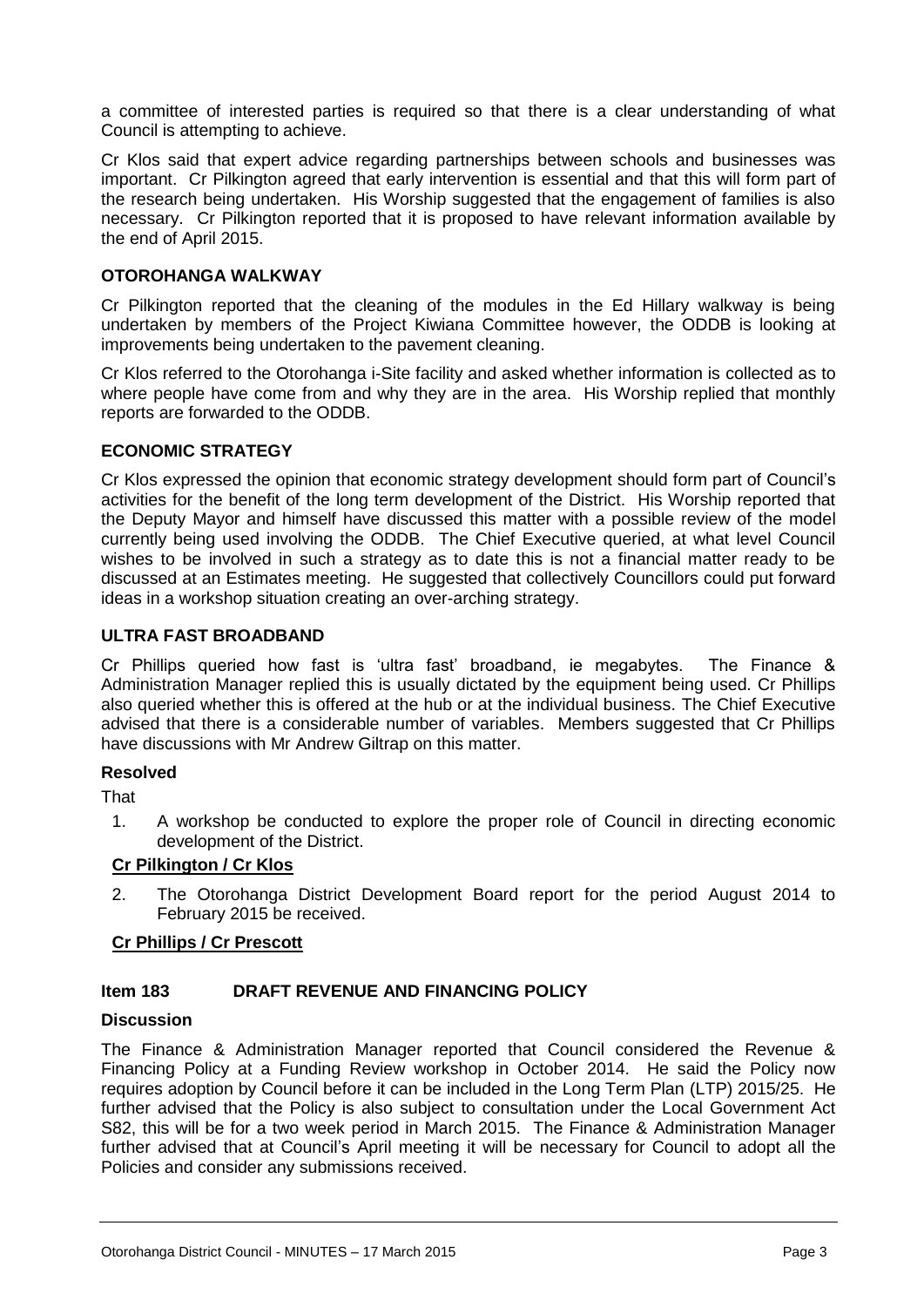The Finance & Administration Manager referred to water supplies in particular to funding sources and outlined the following changes –

- 1. Kawhia Council policy is to fund loan charges for loans raised to finance capital expenditure from targeted rates based on capital value.
- 2. Otorohanga Council concluded that 5 percent of the cost of water should be met from the UAGC, and the balance of 95 percent to be funded from those connected to the reticulated water supply through a combination of consumption and availability charges.

With reference to swimming pool charges, the Finance & Administration Manager advised that these will be included under fees & charges as part of the Long Term Plan. He said the whole Draft LTP will not go out for public consultation.

#### **Resolved**

That the Draft Revenue and Financing Policy be adopted and included in the Long Term Plan 2015-2025 subject to consultation as required by Section 82 of the Local Government Act.

#### **Cr Pilkington / His Worship**

#### **Item 184 BEATTIE HOME BUILDING CONSENT FEES**

#### **Discussion**

The Environmental Services Manager attended the meeting and presented a report advising that Council has received a written request from the Chairman of the Beattie Community Trust Inc that the Building Consent fees for the planned nine room addition at Beattie Home be waived.

Cr Klos expressed the opinion that should the request be approved this would be one way Council could contribute without it being 'out of pocket'. Cr Johnson suggested this matter be discussed in a workshop situation as he sees it as an opportunity for Council to do something to cater for the older people of the District. He said fundraising is proving very difficult and that the extension of the facility would set up one of the District future needs. In reply to Cr Johnson, His Worship felt that Members have had the opportunity to share their views and that there is no need for a workshop to be held. His Worship said he could see a problem with Council setting a precedent should it agree to the request. Members were informed that Council staff are working with Beattie Home in particular to the older part of the facility being brought up to the new standards required. Cr Prescott said he agreed with the Environmental Services Manager's recommendation and that he would be happy to pay extra on any future Building Consent fees. Cr Williams reported that staff are cooperating with the Trust and that all the time incurred by staff is not being charged to the Trust. Cr Phillips said he could see the request as an opportunity for Council to assist and queried whether the Consent fees be reduced by half. The Environmental Services Manager advised that when the Building Consent application is submitted it is based on the lowest cost to meet the required standards. He said it depends on the risk appetite of Council and staff as to how this is enforced. Cr Johnson reported that the Beattie Home Trust is grateful for the assistance so far however, the Consent process is like a moving playing field. He queried whether there is another way for Council to contribute.

The Finance & Administration Manager reported that there is a sum of \$10,000 in a Sundry Grant account which has not been used for a number of years. He said any amount approved could be by way of a Sundry Allocation. Cr Pilkington felt that this would not be setting a precedent as there would be a different set of circumstances and that the facility is serving the wider community. Cr Williams expressed the opinion that the application will only serve nine residents initially and that of the St Johns in 2008 covered more people and provided broader benefits.

#### **Resolved**

That

- 1. Council receive the Environmental Services Manager's report,
- 2. The request to waive Building Consent fees for BC140022 be declined.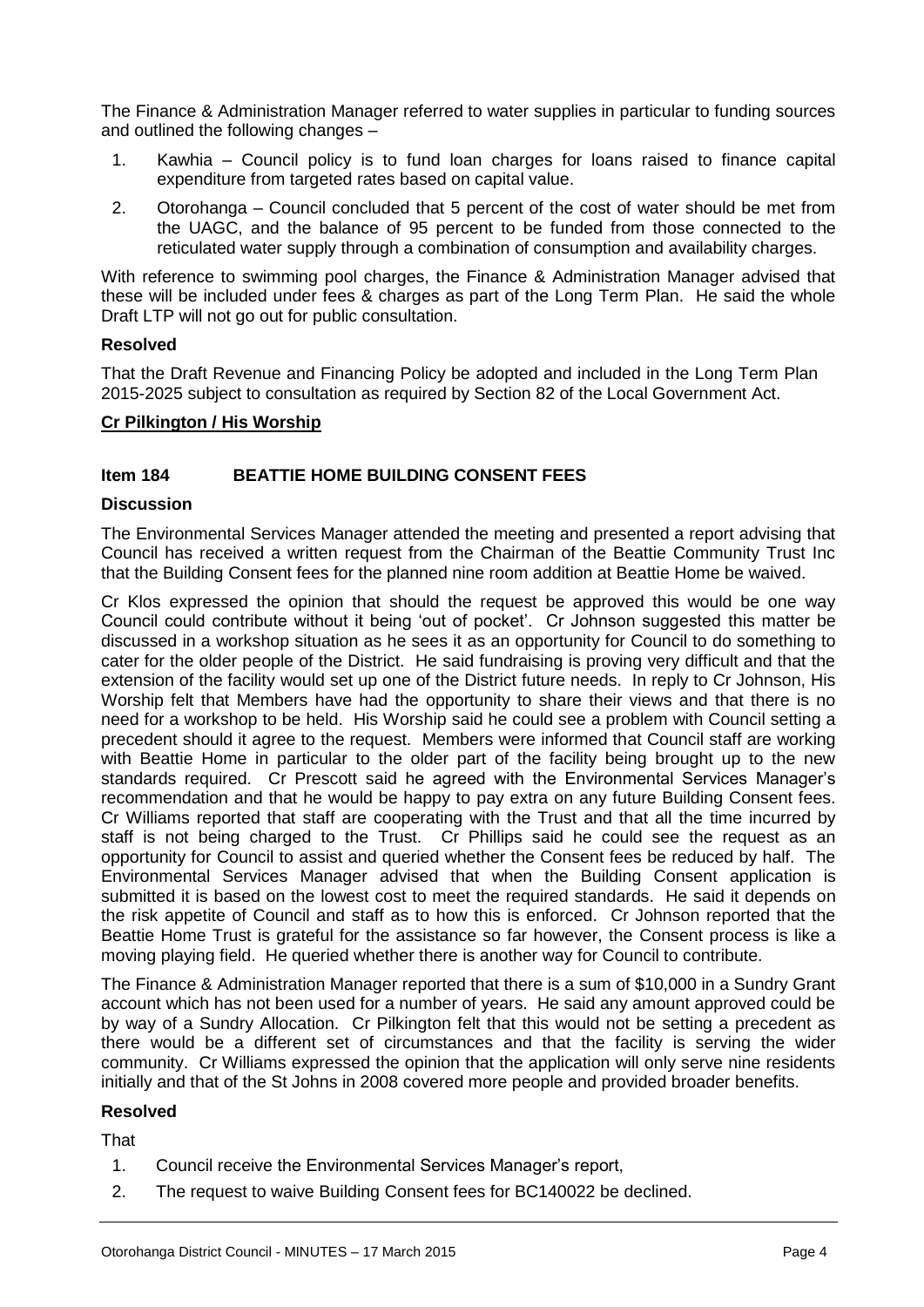3. A grant of \$7,000 from the Sundry Grant Allocation be approved in recognition of Council's support for the Beattie Community Trust project.

#### **Cr Pilkington / His Worship**

#### **Item 186 WAIKATO REGIONAL COUNCIL LONG TERM PLAN PRESENTATION**

#### **Discussion**

Representatives of Waikato Regional Council (WRC) attended the meeting to present their Long Term Plan. The representatives being Cr Stewart Kneebone, Chairperson Paula Southgate, Director of Community & Services – Neville Williams, and Director of Integrated Catchment Management – Claire Crickett.

An apology was received from Cr Alan Livingston.

Chair Mrs Paula Southgate presented the WRC 2015-2025 Long Term Plan. Mrs Southgate reported that the WRC is working with others to reverse or mitigate expected changes through the Waikato Spatial Plan, UNISA and Land Transport planning. She said her Council will be consulting on –

- 1. Regional Development Fund
- 2. TB Rate Collection
- 3. Incorporating Matauranga Maori
- 4. How Regional Council fund environmental projects
- 5. Investment in Maungatautari
- 6. Indigenous Bio-diversity stocktake
- 7. Waipa Catchment works
- 8. Understanding Coastal Marine areas
- 9. UAGC may change.

Members were further advised that the proposed average rates revenue increase for the 2015/16 year will be 0.2 percent. The reason why the average rate rise is down is due to –

- 1. Protecting Lake Taupo rate reduces in 2015/16, stops in 2016/17
- 2. No TB free NZ rate collection
- 3. \$M1.6 in efficiency saving
- 4. Investment fund returns subsidising rates.

Mrs Southgate reported that consultation opened on 14 March 2015 and will close 14 April 2015, 4.00pm.

Cr Klos said she is delighted to see investment in Maungatautari continuing.

#### **Resolved**

That the Waikato Regional Council Long Term Plan presentation be received.

#### **His Worship / Cr Johnson**

#### **Item 187 HAMILTON & WAIKATO TOURISM HALF YEARLY REPORT**

#### **Discussion**

Ms Kiri Goulter, Hamilton & Waikato Tourism Chief Executive attended the meeting and presented the organisations July to December 2014 report. She reported on the highlights from this period being –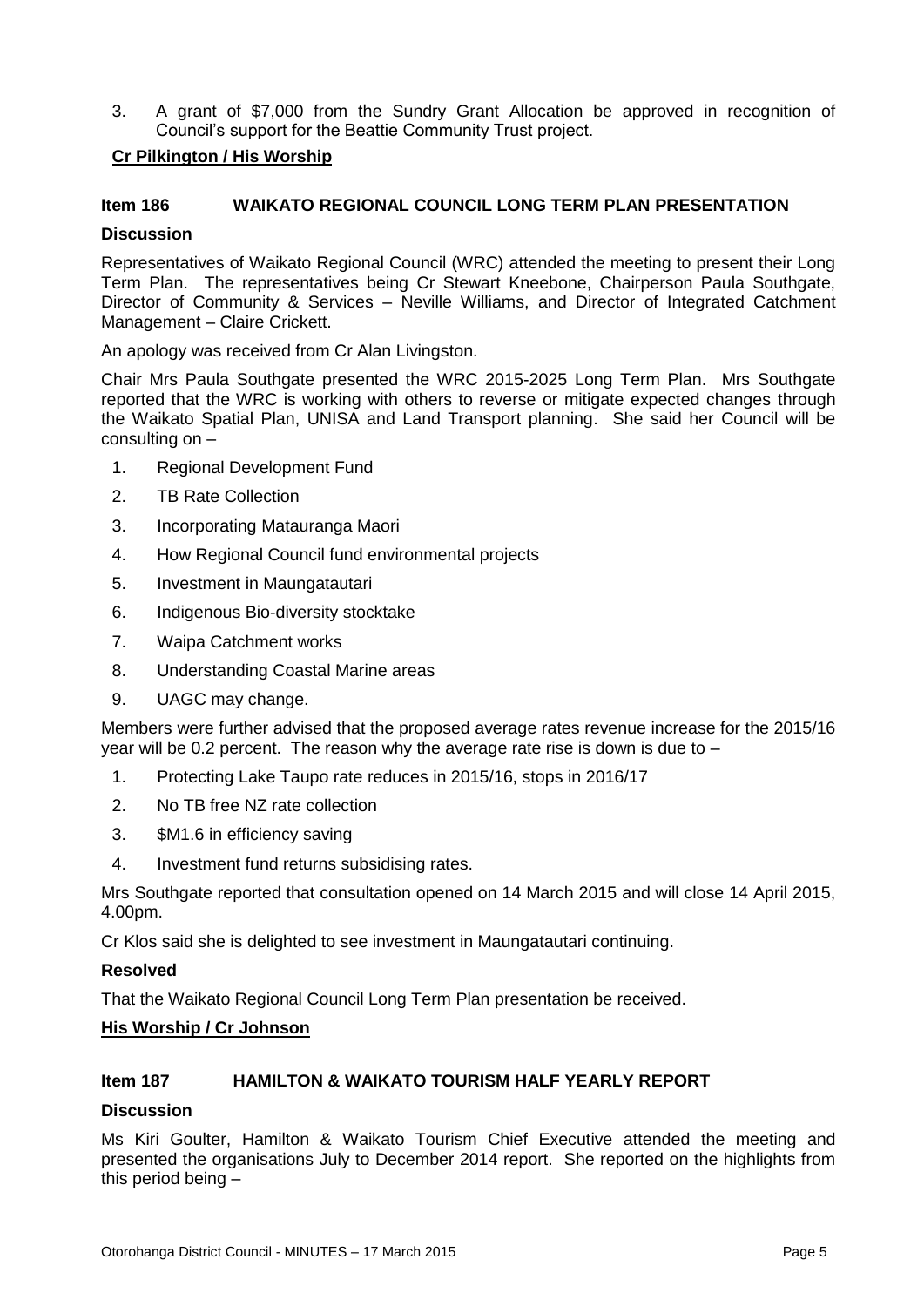- Industry funding \$270,000
- Total guest nights up 5.8 percent
- Website visits up 54 percent
- Facebook followers plus 20,000
- Consumer database plus 15,000
- 206 international travel trade hosted
- 96 international media hosted
- 60 convention Bureau partners \$100,000 of investment
- Regional Visitor Guide 2015 produced
- Regional Visitor Strategy 2015-2025 completed.

Cr Klos expressed the opinion that more effort should be placed on Agri Tourism in particular dairy farming in the region and the future potential that could be derived from this.

#### **Resolved**

That the Hamilton & Waikato Tourism half yearly report be received.

#### **Cr Pilkington / Cr Phillips**

#### **LUNCHEON ADJOURNMENT**

Council adjorned for lunch at 12.55pm and resumed at 1.25pm. During the lunch adjournment His Worship introduced Rangitahi Leaders Tori Koroheke and Eru Taane to Members.

#### **HAMILTON & WAIKATO TOURISM – SERVICE LEVEL AGREEMENT**

Ms Goulter reported that funding of \$810,000 is received from the seven Councils in the area however, additional funding is required in order to carry out additional activities. She said the Waikato region has suffered from a lack of awareness and that it has only recently committed to tourism.

Ms Goulter reported that with the current funding there is no capacity in the development space for research to be undertaken. She said the long term success of her organisation will be based on what it is able to offer in particular to develop the region as a destination and to expand the range of activities it has to offer. She said there is a need for a Destination Management and Development Plan along with product development. Ms Goulter advised that she would like to engage a Manager to drive these key projects. Accordingly she is requesting an extra \$20,000 from this Council through the Long Term Plan. Cr Pilkington queried whether her organisation will look at increased revenue from industry investment. Ms Goulter replied that consideration may be given to a user pays system (levy) however, this will require a legislative change.

His Worship reported he is on the Kiwi House Committee and that they are undertaking advertising to encourage tourism. He asked what has been the response of other Councils on the request for additional funding and why is this Council asked to contribute the same as the Waitomo District Council when that Council has a major tourism activity in its area.

Ms Goulter advised of the Councils that have committed to the extra funding and those that are waiting to see what other Councils will do. She also explained the reason why this Council is asked to contribute the same as that of the Waitomo District Council.

His Worship thanked Ms Goulter for her presentation.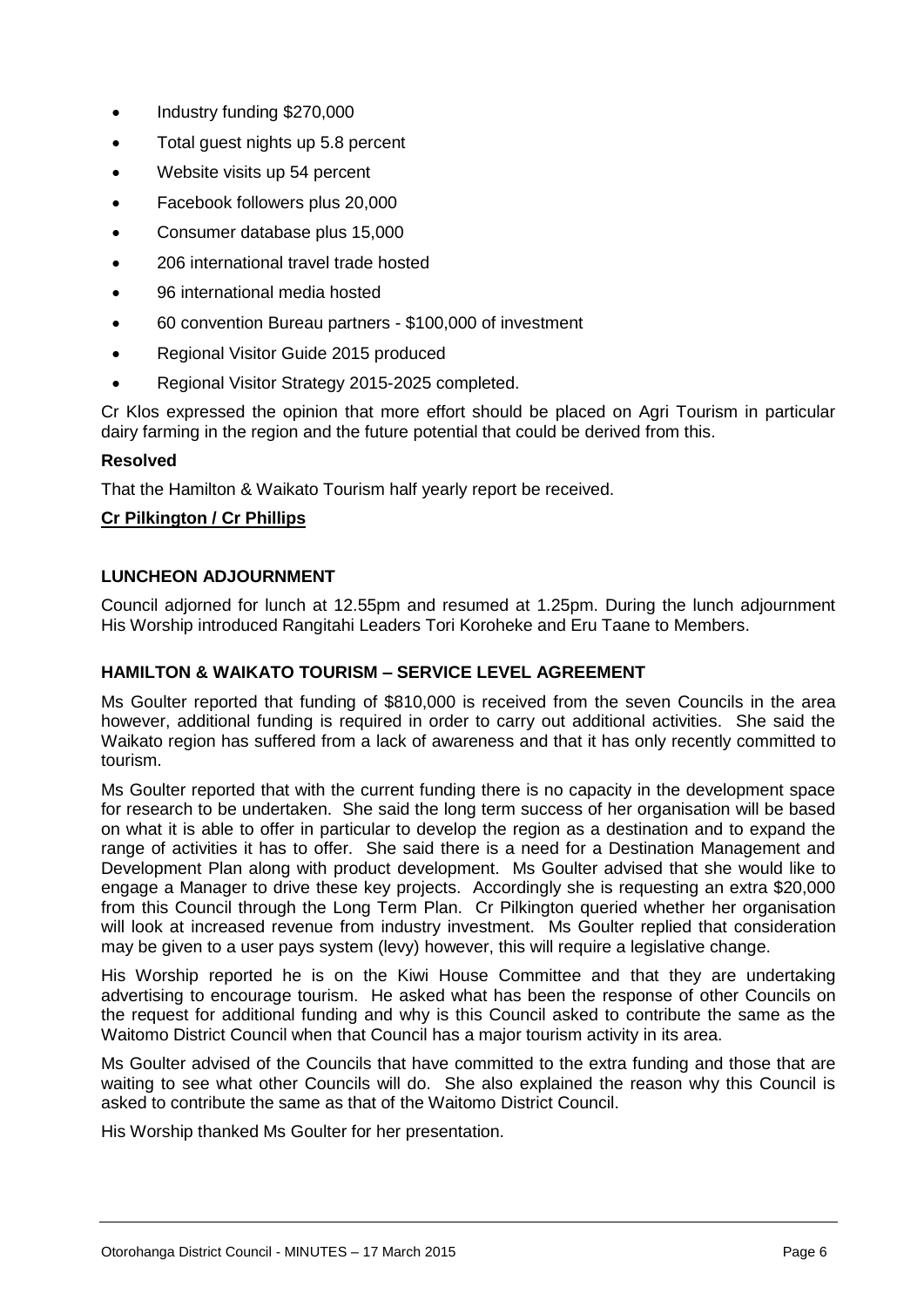#### **Item 185 APPLICATION FOR TEMPORARY ROAD CLOSURE - TARGA BAMBINA 2015**

#### **Discussion**

The Engineering Manager summarised the Engineering Support Officer's report on an application received from Club Targa Inc for various road closures within the Otorohanga District, to enable the Targa Bambina 2015 event and associated activities to proceed.

#### **Resolved**

That approval be granted for the following road closures, including 50 metres of each adjoining road, (with the exception of Waipapa Road), from where it intersects with the road being applied for:

| Purpose: | Targa Bambina 2015 |
|----------|--------------------|
|          |                    |

Date: Sunday, 17 May 2015

Details of Closure: **Stage Name – Mangare Road**

**MANGARE ROAD** – from the district boundary to its intersection with Pukewhau and Huirimu Roads. Includes intersection with Landing Road.

**PUKEWHAU ROAD** – from its intersection with Mangare and Huirimu Roads to finish at the intersection with Waipapa Road.

**Period of Closure:** 8.45am to 12 noon

#### **Stage Name – Aotearoa**

**KAHOREKAU ROAD** – from its intersection with Waipapa Road to its intersection with Aotearoa Road.

**AOTEAROA ROAD** – from its intersection with Kahorekau Road to the district boundary.

#### **Period of Closure:** 9.15am to 12.30pm

With the following conditions imposed:

- 1. Persons will be allowed through in the event of an emergency.
- 2. Club Targa Inc is to pay an application fee of \$400.00 towards administration of the road closures to Otorohanga District Council.
- 3. Club Targa Inc is to pay for all advertising costs in appropriate newspapers. Public notice advertisements are to be published in the Te Awamutu Courier.
- 4. Club Targa Inc is responsible for obtaining public liability insurance (and paying the cost thereof) to a minimum value of \$2,000,000. This is required to indemnify Council against any damage to property or persons as a result of rally activities during the road closure period.
- 5. Club Targa Inc is to liaise, and provide evidence of liaison with all operators and businesses that may be affected by the road closures.
- 6. Club Targa Inc is to consult with all residents of all properties on the roads intended to be closed and also residents on roads connecting with the roads intending to be closed, including any no exit roads. Mail drops to residents are also to be carried out. All mail drops to residents are to be approved by Council staff before distribution to residents commences. The subsequent mail drop to be completed no later than ten full days before the proposed closures.
- 7. Club Targa Inc is solely responsible for signposting and policing of the roads to be closed, to ensure that only vehicles connected with the rally have access to the road closure areas. This includes arranging the delivery, erection and staffing of all road closure barriers and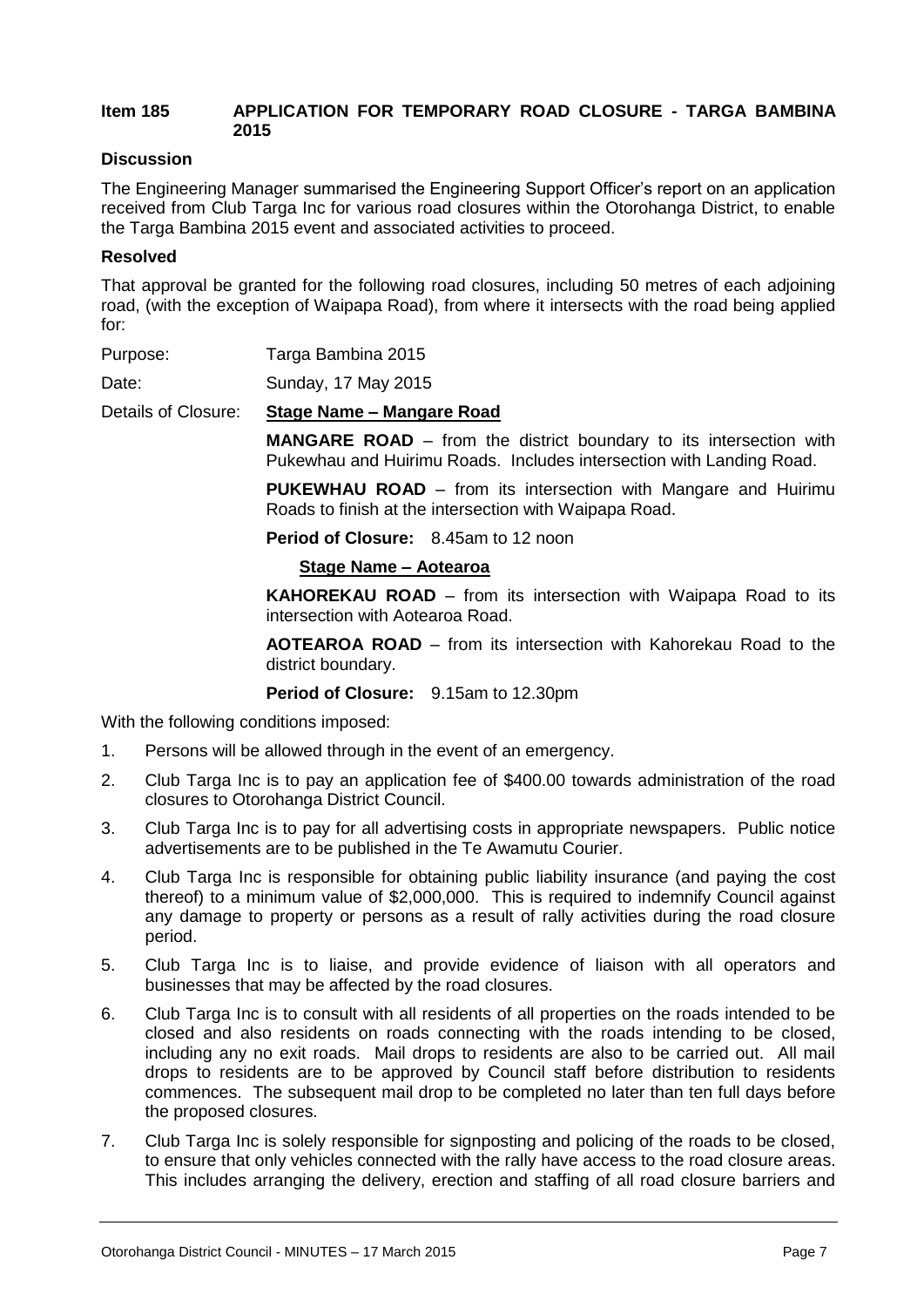the removal thereof after closures. All gates and entranceways are to be taped and tape is to be removed thereafter.

8. Signs advising of the road closures are to be erected at the start and end of the closed portions of roads and on each intersecting road two weeks prior to the road closure. All signs are to be removed immediately after the closure. A Club Targa representative is to meet with Council Engineering Staff regarding the required signs format, size, location and quantity of signs for approval before they are manufactured and erected.

#### **Cr Phillips / Cr Johnson**

#### **Item 188 ODC MATTERS REFERRED FROM 18 FEBRUARY 2015**

#### **Discussion**

#### **IWI LIAISON GROUP**

His Worship reported on his recent discussion with Mr Rahui Papa regarding Council's proposal to consider establishing an Iwi Liaison Group. His Worship said he would like to utilise Mr Papa as a contact person when the need for Iwi consultation is required. He said he is prepared to work with Mr Papa in order to obtain a Maori perspective on any issues. Cr Klos expressed the opinion she found it offensive that Councillors and Staff are unable to pronounce the Maori language correctly. She felt that an effort should be made in making ourselves understood. Cr Prescott said this is an individual issue and not one for Council as a whole.

#### **STATE HIGHWAY 3 - 50KM SIGN**

The Engineering Manager referred to the possible relocation of the 50km sign on State Highway 3 just north of its intersection with Huiputea Drive and advised that staff could see no reason why this sign cannot be relocated.

#### **RANGIATEA ROAD**

The Engineering Manager referred to the section of Rangiatea Road from T Wolvers to J Pease property and reported that the pavement is starting to deterioate therefore remedial work will be programmed in the next three to four years.

#### **COUNCIL TOUR – EASTERN SIDE OF DISTRICT**

The Chief Executive reported that this is not a top priority at the present time however, it will happen.

#### **OTOROHANGA SPORTS CLUB AND OTOROHANGA ZOOLOGICAL SOCIETY**

The Finance & Administration Manager advised that he has had discussions with Mr Roger Brady of the Otorohanga Zoological Society (OZS) and reported that there is a clause in the current Lease whereby should the OZS cease operation, the assets would be returned to Council.

The Finance & Administration Manager then referred to the Otorohanga Sports Club (OSC) and reported that they still have a loan whereby Council is acting as guarantor however, again the assets would be returned to Council as their facilities are erected on Council land. He said as a result there is no need to have MOU's prepared however, closer communication with both groups would be desirable.

#### **GENERAL**

#### **DISTRICT LICENCING COMMITTEE MEETING**

Cr Johnson reported on his attendance at a recent training day/catchup of the District Licencing Committee held at the Waipa District Council. He reported on two situations involving local establishments.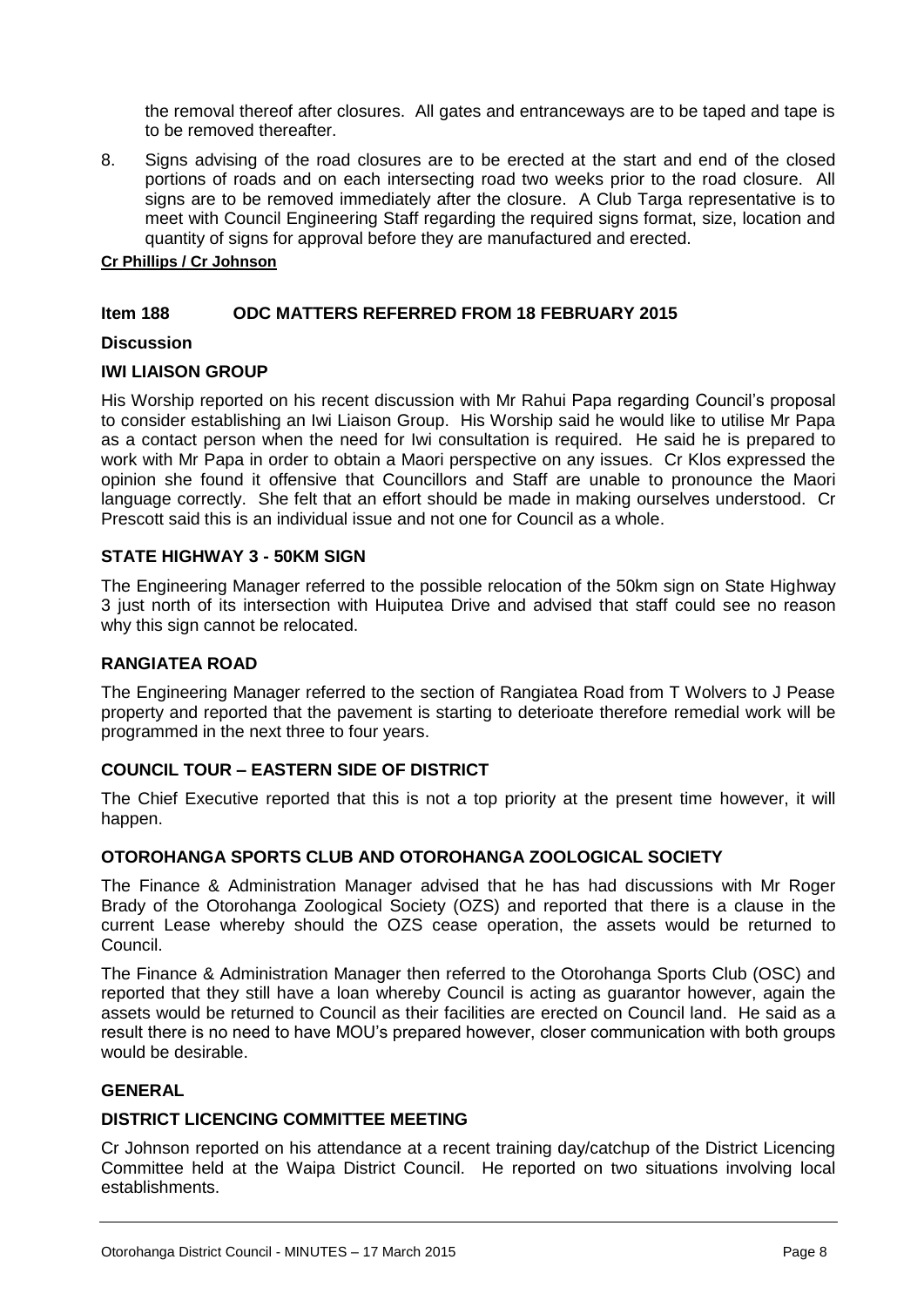#### **ANNUAL TRACTOR PULL**

Cr Johnson informed Members of the annual tractor pull to be held at Mr Colin Murphy's property on 28 March 2015.

#### **CIVIL DEFENCE**

Cr Prescott advised he attended a recent Civil Defence meeting in place of His Worship.

#### **OTOROHANGA KIWI HOUSE**

Cr Tindle referred to a recent presentation to the Otorohanga Community Board from representatives of the Otorohanga Kiwi House. He said there is real potential with this facility and that good people are currently involved and it is being well managed.

#### **PUBLIC MEETINGS - WATER METERS**

Cr Phillips referred to the recent public meetings on water metering and congratulated the Engineering Manager on his presentation and excellent information provided.

His Worship also congratulated the Engineering Manager on his presentation but said he was disappointed by the low number of attendees.

#### **RURAL PROVINCIAL MEETING**

Cr Phillips reported on his attendance, along with His Worship, at a recent Rural Provincial meeting. He congratulated the Mayor and Chief Executive on their communication to Members of matters arising from these meetings. He referred to the financial health of the District and advised that this is in good stead as long as business confidence remains. Cr Phillips then reported on various presentations, such as Remuneration Authority, Regional Airline Update, TransPower, Rural Fire Service Review and LED lighting.

His Worship reported that networking forms a huge part of attendance at the Rural Provincial meetings.

#### **RD1 PREMISES**

Cr Phillips reported he understood RD1 has put in place a Management Plan for the uplifting and delivery of goods to their premises. The Engineering Manager reported that it is their intention to open a new entrance however, in the meantime the company has accepted there is a need for change. He said there is a deadline date in place for this to be implemented.

#### **WEST COAST ZONE CATCHMENT MEETING**

Cr Pilkington reported on her attendance at a recent West Coast Zone Management meeting and advised that Ms Leanne Lawrence is the new Zone Chair. Cr Pilkington advised that the proposed plan should be completed by the end of 2015. Cr Pilkington reported it is proposed that additional staff be employed but that other external sources are approached to minimise the rates impact. Cr Pilkington referred to a presentation regarding incidents/non-compliance and advised that preference is given to behavior change through education rather than prosecution.

#### **FORTHCOMING ESTIMATES**

Cr Pilkington requested that a hard copy of the Estimates be circulated to Members. It was agreed that all Members will receive a hard copy of these prior to the Estimates workshop.

#### **ZONE 2 MEETINGS**

Cr Pilkington queried when the Zone 2 meetings are to be held. His Worship replied that one meeting was held approximately two weeks ago. It was agreed that the Executive Assistant email Cr Pilkington when these meetings are to be held.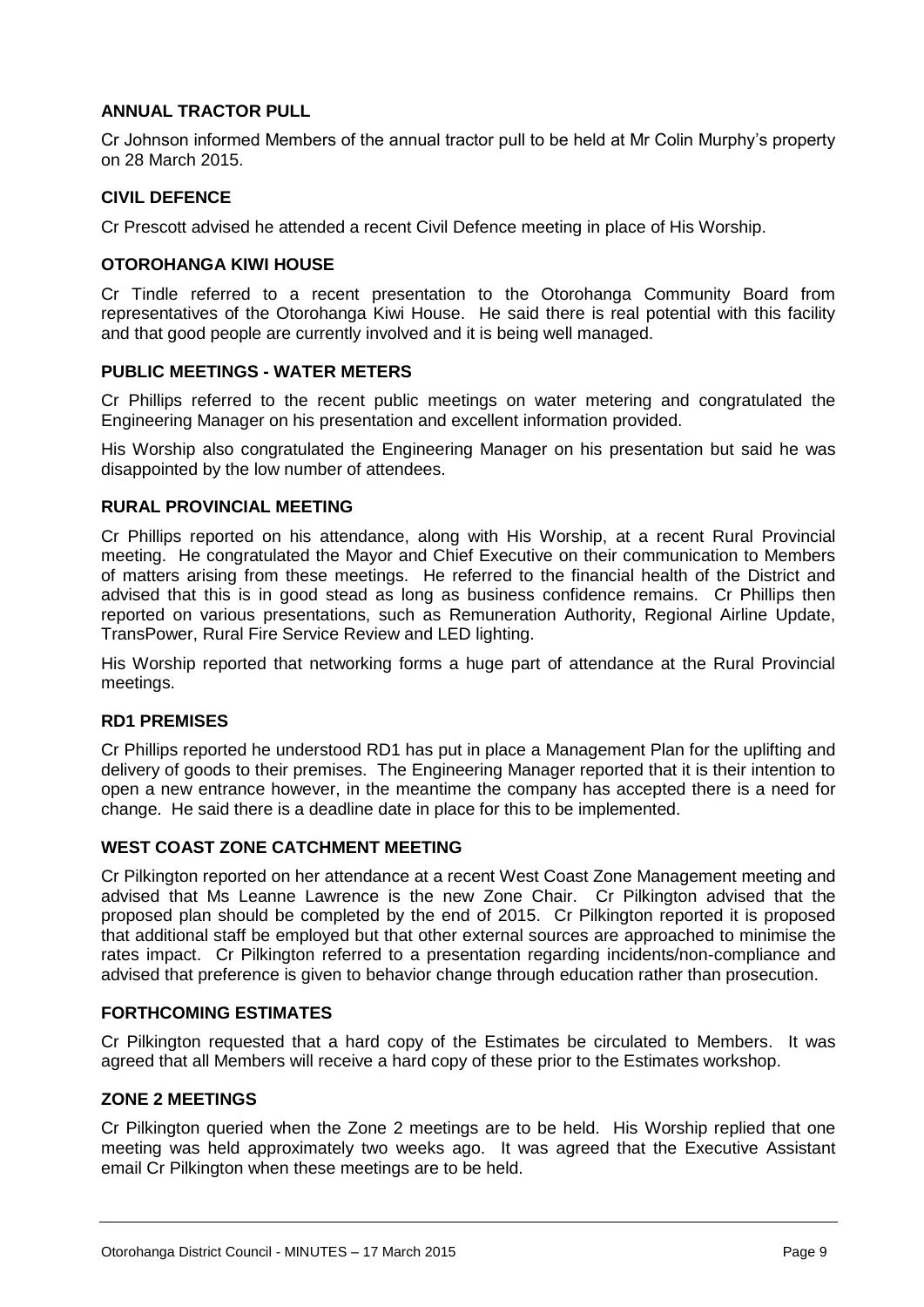#### **KAWHIA POLICING**

Cr Pilkington informed Members that the current local Police Constable, Mr Perry Griffin, is leaving Kawhia. His Worship said it is the intention to advertise the position however, if this is not filled temporary policing will be provided.

#### **WAIKATO PLAN**

Cr Klos reported she attended a Waikato Regional Council led workshop to develop the Waikato Story – to be used for branding that will be used by all districts in the region. She said about 80 people contributed and there appeared to be a lot of agreement. Cr Klos further advised that a consultancy firm had developed the NZ Story for Trade & Enterprise. That story is based on 'Open Spaces, Open People, Open Minds' reflecting the beauty of the environment, friendly and hospitable people who are resourceful and inventive.

Cr Klos reported that last Friday there was a further meeting including a workshop presentation of the evidence base which she felt was out of date and did not reflect what is happening especially in the south of the region. She said basically the area below Te Awamutu and Cambridge were not given any credence for increasing development. Cr Klos further reported that they then worked in groups to review goals established by a group of Economic Development experts. She said the goals focused on people/flows and connections/regional economy, natural capital and ecosystem services and infrastructure investment.

Cr Klos reported that the goals were so generic that they could relate to most of the country so the executive group were given the task of going back and re-drafting them based on attendees thoughts.

#### **COUNCIL COMMUNICATION**

Cr Klos reported that she appears to be having problems with some emails being sent from Council. It was suggested that paper copies be forwarded however, Council's IT department to follow up on Cr Klos concerns.

#### **NORTH KING COUNTRY INDOOR SPORTS FACILITY**

Cr Williams referred to the current fact finding exercise in regards to the provision of combined indoor sports facilities. She said currently both the Otorohanga and Waitomo Districts are talking about two different proposals however, some families will utilise both. His Worship said he would be interested in the proposal for Te Kuiti however, he still has concerns as to how these hubs will be funded. Members were informed that in regards to Otorohanga, it has been suggested to develop, in stages, around the existing Island Reserve. Members were informed that Ms Michelle Holland is still investigating hubs that have worked in other areas.

#### **OTOROHANGA LIBRARY – KOTUI PROGRAMME**

His Worship reported on his attendance at the recent 'going live' of the Kotui Programme at the Otorohanga Library. He said he met a number of people from the National Library Association.

#### **YOUTH FORUM IN AUSTRALIA**

His Worship reported he made a presentation recently at a Youth Forum in Wodonga, Australia.

#### **PRIME MINISTER'S VISIT TO WAITOMO**

His Worship made reference to a visit by Prime Minister John Key to Waitomo. He attended a lunch for local tourist operators.

#### **STAFFING MATTER**

His Worship reported that Council is currently interviewing for the position of Engineering Manager.